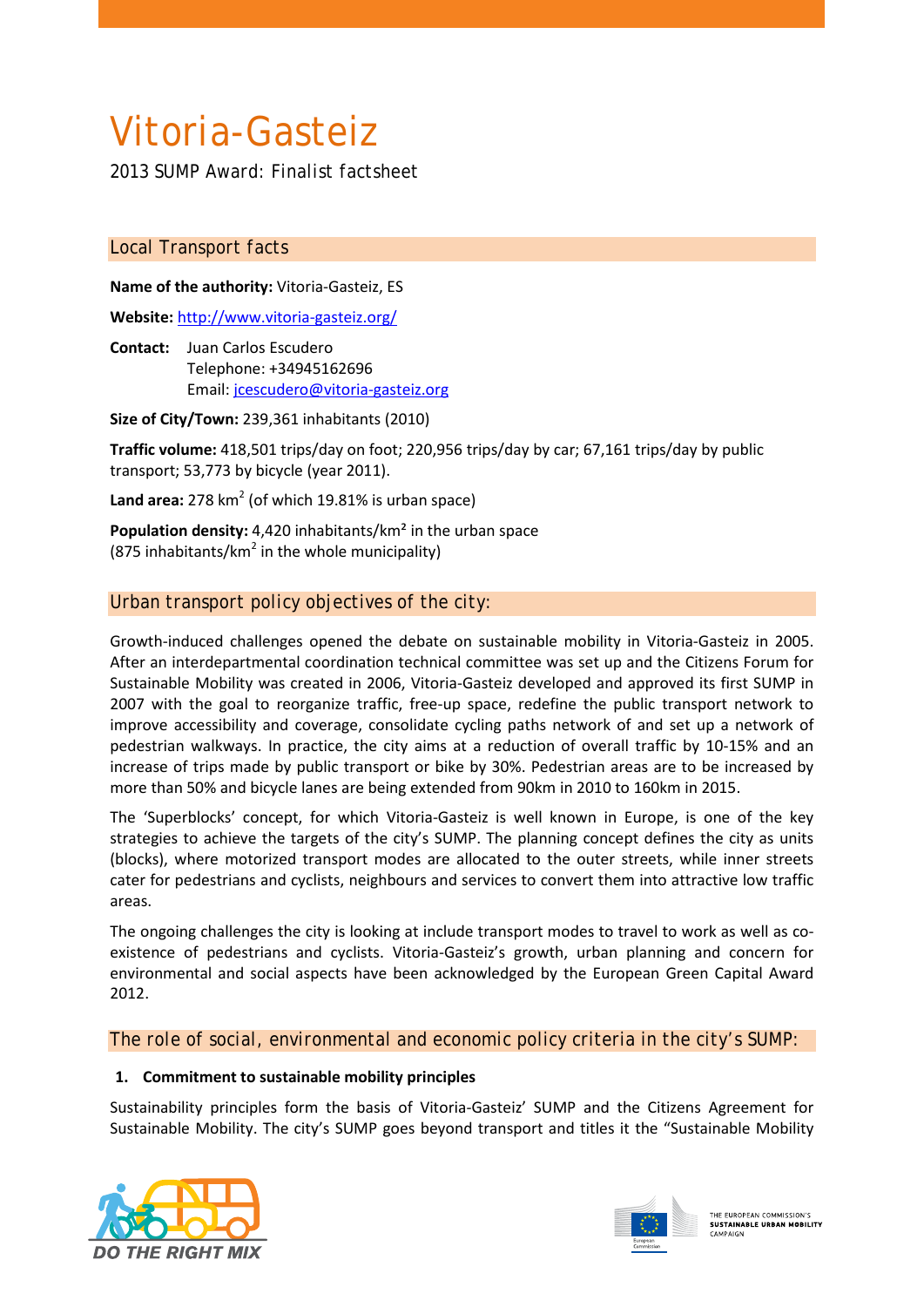and Public Space Plan": Adding "Public Space" makes the plan subject to mobility as well as any other use of public space including streets and squares.

Among others, Vitoria-Gasteiz's commitment to sustainable transport transpires through the city's involvement in the CIVITAS initiative since 2008, its accession to the Covenant of Mayors in 2008 and its memberships in the CIVINET network, the European Healthy Cities Network as well as in ICLEI.

## **2. Territorial Integration**

Vitoria-Gasteiz is the centre of the province of Alava, surrounded by 64 rural villages. The 'Master Plan for Interurban Transport of Alava' (2010) stresses the need for coordinated transport management across local and regional public administrations. An example for joint work is Vitoria-Gasteiz's pilot to run the so called BUX public transport on demand service connecting surrounding villages with Vitoria-Gasteiz with the help of an on demand taxi service to central bus stops.

Important functional relationships between the three major cities Bilbao, Donostia-San Sebastián and Vitoria-Gasteiz lead to high numbers of journeys between them. To develop a common strategy in urban mobility a permanent working committee involving all three cities has been established.

## **3. Sectoral integration**

A range of stakeholders participated in the design of Vitoria-Gasteiz's Sustainable Mobility and Public Space Plan, guided by an interdepartmental technical committee. The 'Citizens Forum for Sustainable Mobility' was created, which runs a technical working group involving the following municipal departments:

- TUVISA, managing the public transport buses system;
- Traffic and mobility service;
- Local police;
- Department of economic development;
- Department of environment and public space;
- Public Health unit;
- Citizen participation service;
- Environmental Studies Centre (agency promoting sustainable mobility in the municipality)

Activities that relate to other policy fields include for example the city's Plan against Climate Change (2010), the Climate Change Adaptation Plan (2011) and the Diagnosis, Profile and Development Plan of Health (2007), which addresses issues of the local government's scope that affect the health of the population. These are namely air and noise pollution caused by motorized transport, and sedentary lifestyles emerging from private car use and a lack of physical activity.

## *Jury Comment*

Vitoria-Gasteiz has most consistently combined transport planning with urban planning. A good knowledge of the agglomeration's mobility patterns linked with strategies such as the superblock concept have led to proven success and a high modal share for walking. Vitoria-Gasteiz, a compact city with about 98% of inhabitants living within the city, still makes significant efforts towards the integration of the city's peripheries through its dedicated accessibility plan. Establishing working groups with the neighbouring cities Bilbao and Donostia-San Sebastian has brought the regional dimension of transport planning to life. Integrated efforts to reduce the adverse impact of transport on the climate and on citizens' health exemplify Vitoria-Gasteiz's serious cross-sectorial planning approach.



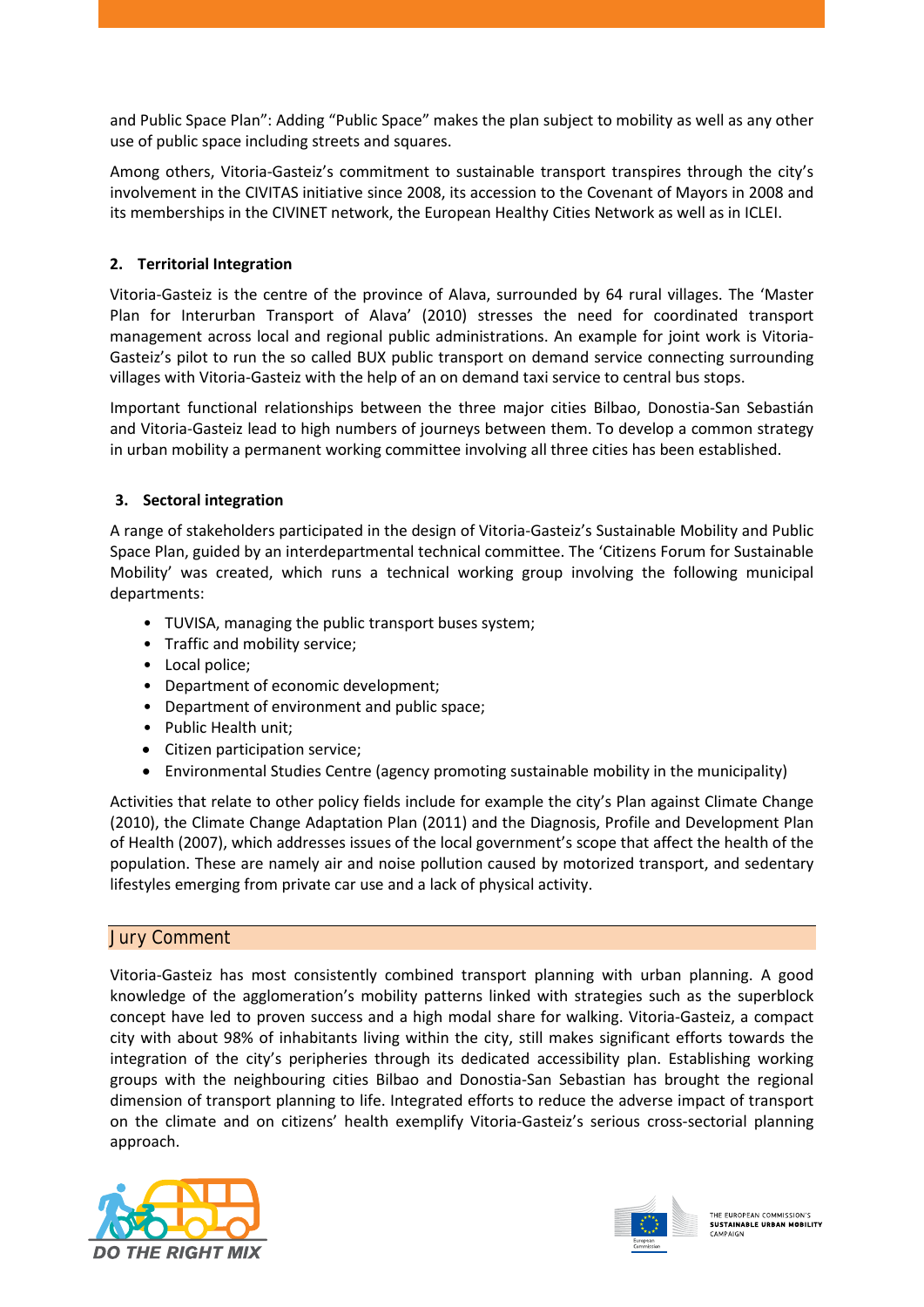#### *Concrete measure, example 1: Superblocks*

**Beginning and end date:** Since 2009, still under development.

#### **Description of the activity:**

Superblocks are the core concept lying behind the whole Mobility Plan. It is an urban planning initiative that allows planning mobility with the aim of giving more public space back to citizens. Superblocks are urban cells of varying dimensions where motorized mobility is moved to the surrounding streets, so that the inner streets are reserved for pedestrian and cyclist mobility, for neighbours and services. Likewise, a new public transport network, created in line with the superblock model, replaces the old one. By doing so, traffic is removed and the interior roads become quiet streets. This scheme results in an urban landscape with more quality, which makes urban travel more attractive, comfortable and safe for both pedestrians and cyclists.

Rather than defining a new hierarchy for pedestrian and cyclist infrastructure, the superblock model is about creating a mobility scheme that limits the space and the speed of passing vehicles.

The initial scenario regarding public space sharing and target scenario of the SUMP can be viewed here:<http://imageshack.com/a/img12/300/r3h2.jpg>

#### **Outcomes, findings and results:**

In general, the superblock model works properly, reaching the targets and goals set in the plans. However, there are some aspects that need further rethinking to make the measure more effective. The main obstacle to extending the model is the type of solution used in the first implemented superblock to improve the public space, based on the complete renovation of the pavement in the inner streets, which has proven to be very expensive and not applicable in the short term in the other superblocks.

However, due to the shortage of funds available in the municipality as a consequence of the global economic crisis that has hit the city since 2008, the model was extended to other superblocks in the city centre but with the adoption of lighter actions. It is planned to extend the model to the rest of the city in that same way. The new approach applies all the philosophy of the superblock scheme without having to spend a great amount of money to make public works and big changes in the structure of streets. The main goal is to implement traffic calming elements that reduce car speed and give more confidence to cyclists & pedestrian in the inner streets of the superblocks, so that they use the road to its full extent.

#### *Concrete measure, example 2: Climate Change*

#### **Beginning and end date:** 2010-2020

#### **Description of the activity:**

Adhering to the Covenant of Mayors, Vitoria-Gasteiz committed to reduce CO2 emissions by 20% by 2020. To this end, the City Council approved in 2010 the Plan against Climate Change (PCC) [\[http://cort.as/6bvu\]](http://cort.as/6bvu). Since transport is the second sector to contribute to GHG emissions in Vitoria-Gasteiz (37% share), mobility solutions less dependent on fossil fuels need to be put in place.

The mobility actions evaluate the implementation of the mobility plan which is based on superblocks with the aim of achieving a new modal split incl. decreasing the share of private car trips from 36.6% (2006) to 23.5%. A new bus and tram network has been implemented getting a more than 40% increase of users compared to 2006. This measure may be accompanied by technological improvements in the vehicle fleet (hybrid and electric vehicles).





THE EUROPEAN COMMISSION'S THE EUROPEAN COMMISSION S<br>SUSTAINABLE URBAN MOBILITY CAMPAIGN